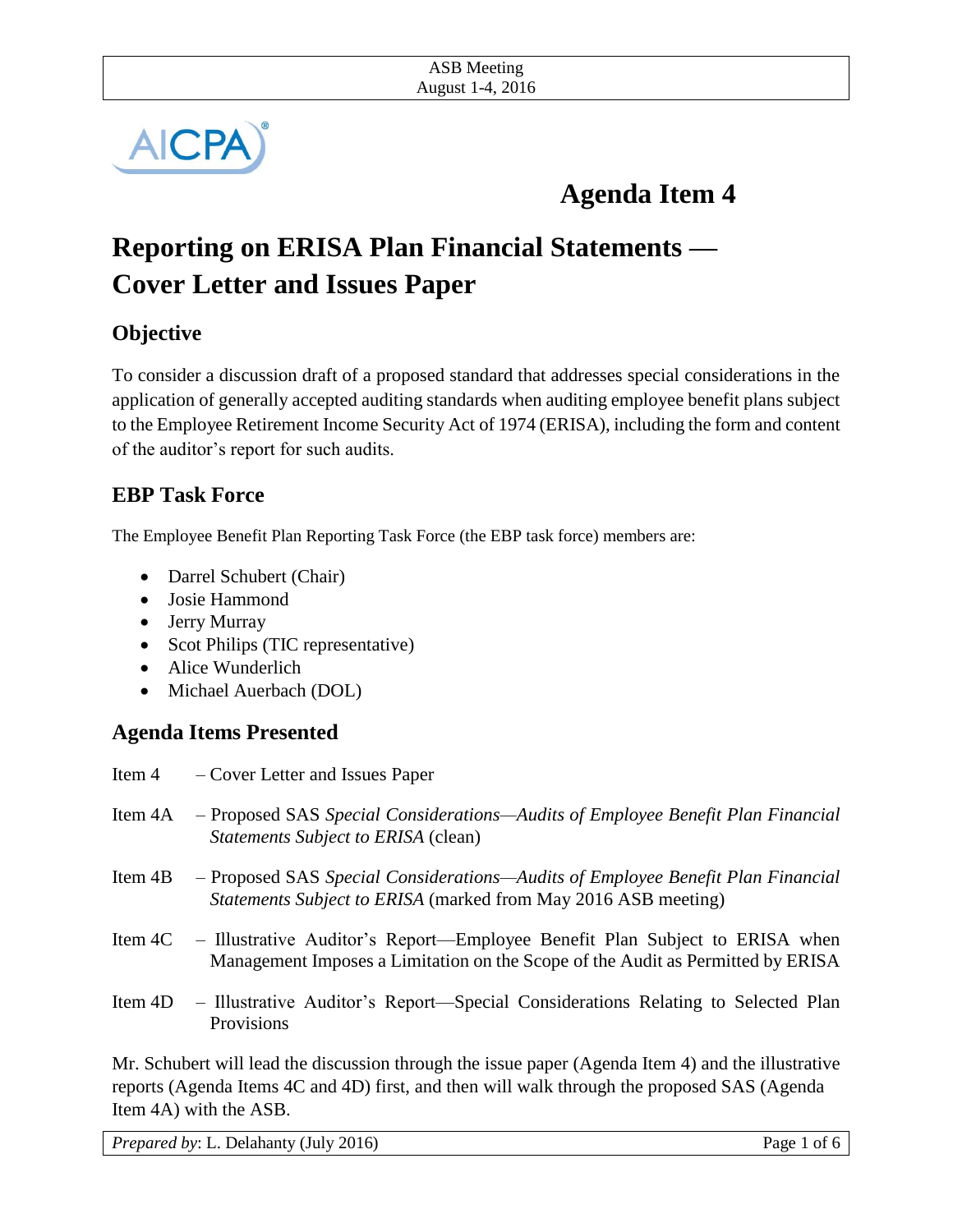## **Issues Paper**

## **Background**

In January 2015 a special task force of the Auditing Standards Board (EBP task force) was formed to consider a proposal to improve the quality of employee benefit plan (EBP) audits by strengthening the EBP auditor's report. The Employee Benefits Security Administration (EBSA) of the Department of Labor (DOL) asked us to rethink the EBP auditor's report to help auditors better understand their responsibilities and to provide users with more information about what auditors do, especially when management imposes a limitation on the scope of the audit, as permitted by the DOL's rules and regulations for reporting and disclosure under the Employee Retirement Income Security Act of 1974 (ERISA). The DOL provided specific suggestions on ways to improve auditor reporting for plans.

#### **Prior ASB Discussions**

The ASB discussed this topic at the July 2015, October 2015, and May 2016 ASB meetings. The ASB provided the EBP task force with direction on various aspects of this project. The highlights from the ASB meetings summarize the ASB's discussions.

At the May 2016 ASB meeting the ASB discussed reporting on compliance, the limited-scope auditor's report, and other reporting elements, such as Form 5500 considerations. In addition, the ASB reconsidered reporting on internal control over financial reporting. The ASB directed the EBP task force to continue to move forward with developing a report on compliance, while reporting on internal control over financial reporting was removed from the scope of the project and will be considered by the auditor reporting task force. The highlights from the May 2016 ASB meeting summarize the ASB discussion.

#### **Subsequent Task Force Discussions**

Subsequent to the May 2016 ASB meeting, the EBP task force held conference calls to consider the comments from the ASB meeting and discuss various aspects of the proposed SAS. In particular, the EBP task force considered ways to better streamline the auditor's report when management imposes a limitation on the scope of the audit as permitted by ERISA, and the task force considered ways to report on the plan's compliance with selected plan provisions that ties to the audit of the employee benefit plan financial statements.

## **Issues for ASB discussion**

#### **Reporting on Compliance**

At the May 2016 ASB meeting, the ASB directed the task force to continue to move forward with a requirement for employee benefit plans subject to ERISA to report on compliance. The task force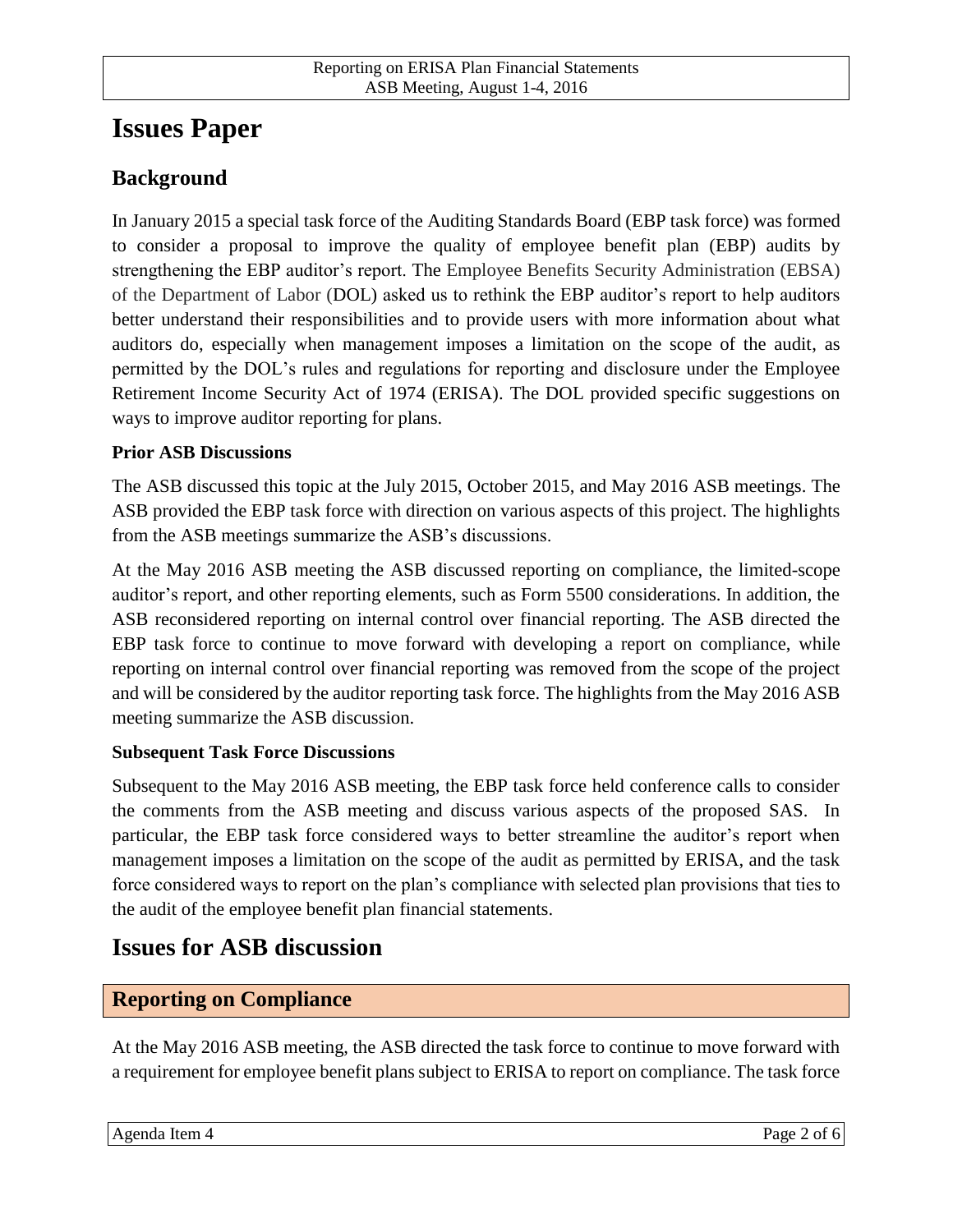#### Reporting on ERISA Plan Financial Statements ASB Meeting, August 1-4, 2016

discussed ways to better link the compliance reporting to the audit of the employee benefit plan financial statements, and for ways to clarify what this type of reporting involves.

#### **Issue 1 — Reporting on Specific Considerations Relating to Selected Plan Provisions**

The task force decided to change the name of the report and not use the term "compliance" in the proposed SAS because such reference was confusing to users and wasn't clear what compliance items were included in the report. By changing the name of the report to relate to "selected plan provisions" the task force believes there will be less confusion as to the scope of items covered by the report. Paragraphs .35-.44 of the proposed SAS (Agenda Item 4A) contain the requirements relating to reporting on specific considerations relating to selected plan provisions.

Paragraph .37 (and related application material) of the proposed SAS (Agenda Item 4A) contains the required procedures the auditor should perform to report on specific considerations relating to selected plan provisions. These procedures form the basis for the report on compliance and have not changed from those procedures contained in the May 2016 proposed SAS.

These procedures relate to selected plan provisions that are typically tested, as part of the audit of the employee benefit plan financial statements. Accordingly, the EBP Task force has identified relevant assertions to demonstrate to the ASB the link between the testing of these items and the audit of the employee benefit plan financial statements (paragraph .37 of the proposed SAS). The EBP task force believes that these areas are often overlooked in the audit of employee benefit plan financial statements because they relate to plan provisions.

#### *Action Requested of the ASB — Issue 1*

- 1. Does the ASB support renaming this report to "Report on Specific Considerations Relating to Selected Plan Provisions"?
- 2. The ASB is asked for feedback on the relevant assertions that have been included in paragraph .37 of the proposed SAS and whether this provides a sufficient link to the audit of the employee benefit plan financial statements.

#### **Issue 2 — Listing of Findings and the DOL"s Voluntary Fiduciary Correction Program**

Paragraph .40 of the proposed SAS requires the auditor to include in the *Report on Specific Considerations Relating to Selected Plan Provisions* the findings from the testing that was performed (renamed from the "instances of noncompliance" from the May 2016 ASB meeting). At the May 2016 ASB meeting, the ASB continued to support including the findings from such testing, pending further information from the EBP task force on the implications for the DOL's Voluntary Fiduciary Correction Program (VFCP). The VFCP is a voluntary enforcement program that encourages the correction of possible violations of Title I of ERISA. ERISA is the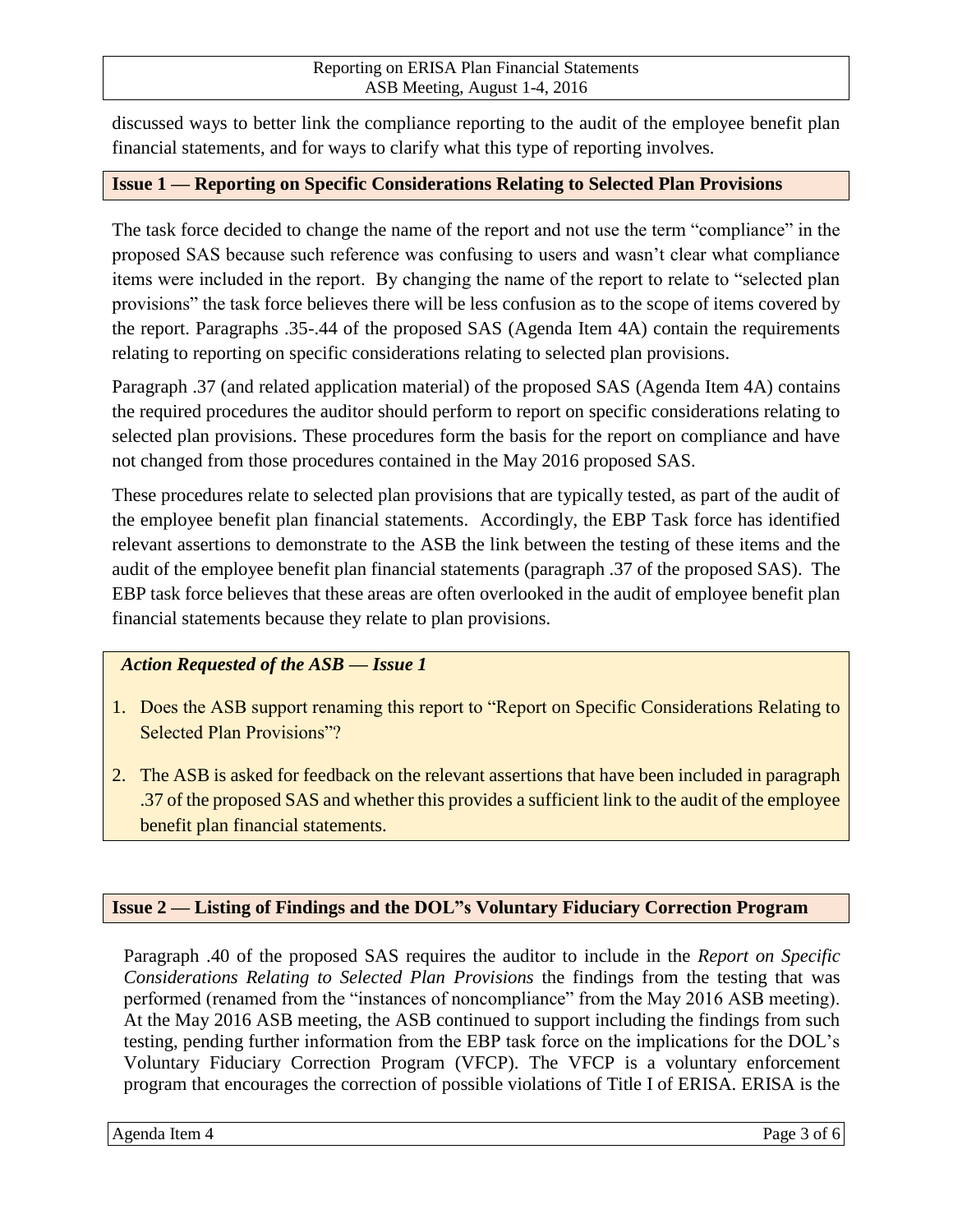federal law that covers most employee benefit plans in the private sector. The U.S. Department of Labor (Department), Employee Benefits Security Administration (EBSA), enforces many parts of ERISA.

The VFCP allows plan officials to identify and fully correct certain transactions such as prohibited purchases, sales and exchanges, improper loans, delinquent participant contributions, and improper plan expenses. The Program includes 19 specific transactions and their acceptable means of correction, eligibility requirements, and application procedures. If an eligible party documents the acceptable correction of a specified transaction and satisfies the terms of the Program, a no action letter is issued.

Based on task force discussions, when the auditor includes findings in the report when testing the plan's conformity with selected plan provisions, the task force believes that the employee benefit plan would have time to enter the VFCP, even if the findings became public. Employee benefit plans are eligible to enter the VFCP provided they are not under investigation therefore there is time for the plan administrator to determine its course of action. The EBSA members of the task force feel strongly that the reporting on findings in the auditor's report (as included in the proposed SAS) should not impair the ability of the plan administrator to come under the VFCP. Further, the DOL will often work with plan administrators to notify them when they may be a candidate for the VFCP program and will allow the plan administrator time to correct. The task force believes that such reporting could improve the timing of a plan's correction of such items.

The following are selected "frequently asked questions" the DOL has issued relating to the VFCP.

#### *Who is eligible to participate in the Program?*

EBSA will consider an application if neither the plan nor the applicant is "Under Investigation" (as defined in the Program) and if the application contains no evidence of potential criminal violations as determined by EBSA. We have made the Program available to more applicants by revising the definition of who is "Under Investigation."

#### *Who is "Under Investigation" in the Program?*

A plan or potential applicant is "Under Investigation" if:

- EBSA is conducting an investigation of the plan;
- EBSA is conducting an investigation of the potential applicant or plan sponsor in connection with an act or transaction directly related to the plan;
- any governmental agency is conducting a criminal investigation of the plan, or of the potential applicant or plan sponsor in connection with an act or transaction directly related to the plan;
- the Tax Exempt and Government Entities Division of the IRS is conducting an Employee Plans examination of the plan; or
- the Pension Benefit Guaranty Corporation (PBGC), any state attorney general, or any state insurance commissioner is conducting an investigation or examination of the plan, or of the applicant or plan sponsor in connection with an act or transaction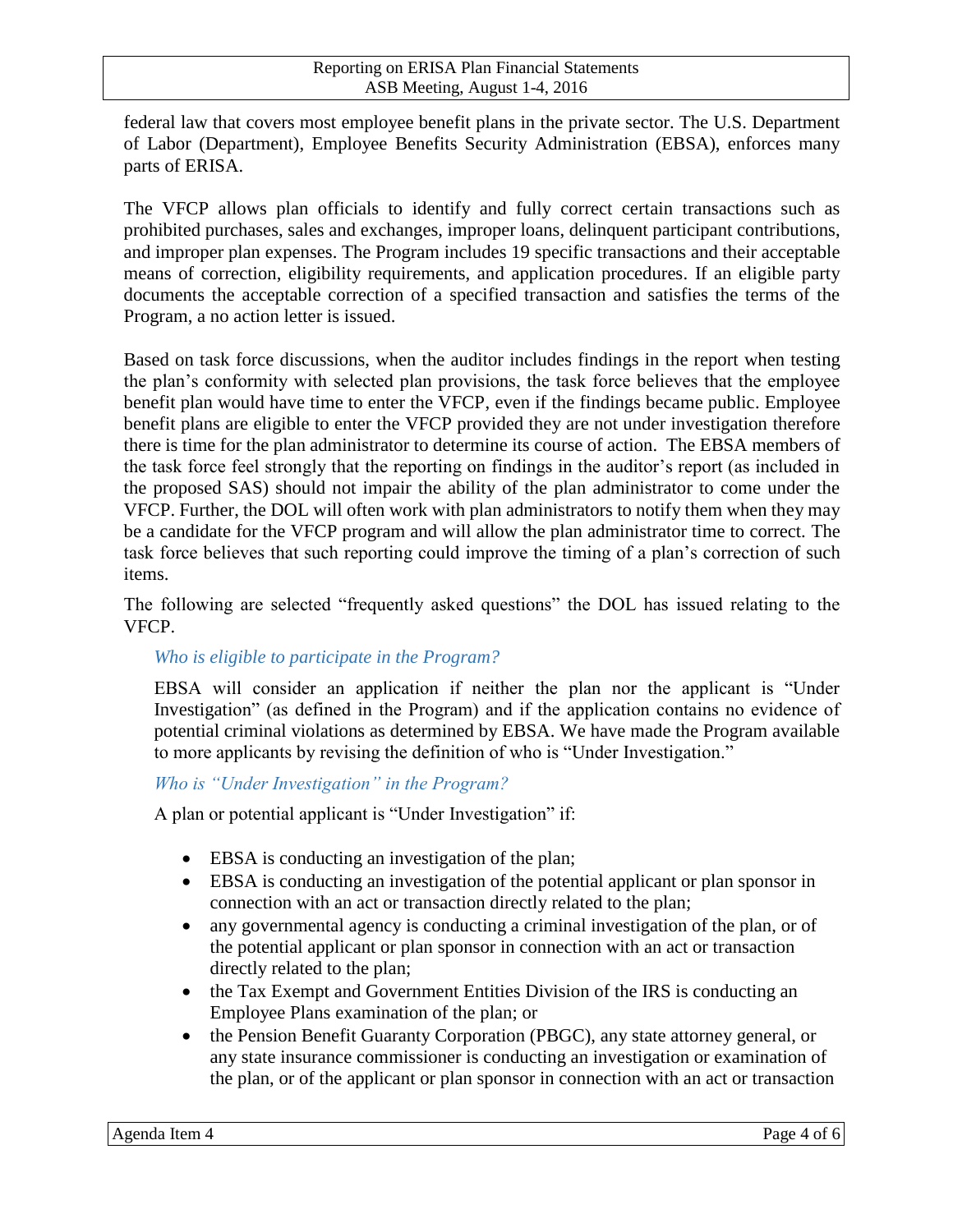directly related to the plan, unless the applicant notifies us, in writing, of the investigation or examination at the time of the application

The plan must have received written or oral notice of the investigation or examination to be considered "under investigation."

*What if the U.S. Department of Labor receives an application from a plan sponsor that has not adequately corrected a violation?*

We may need to negotiate with the sponsor for full correction. In that case, the Section 502(l) penalty may apply to amounts restored as a result of the negotiation. Depending on the facts, EBSA may also need to conduct a civil or criminal investigation or take other action, such as seeking removal of persons from positions of authority with a plan.

*May I submit an application before I correct?*

No. The Program requires that you submit proof of corrective action with the application. If EBSA enters into negotiations with you because the violation hasn't been properly corrected prior to submission, the correction could lead to a settlement within the meaning of Section 502(l) and the assessment of the penalty.

Agenda Item 4D – *Illustrative Auditor's Report—Special Considerations Relating to Selected Plan Provisions* provides an example of what such a report looks like under the proposed SAS.

*Action Requested of the ASB — Issue 2*

- 3. Does the ASB support including the auditor's findings in the *Report on Specific Considerations Relating to Selected Plan Provisions* as required by paragraph .40 of the proposed SAS (Agenda Item 4A)?
- 4. The ASB is asked to provide the EBP task force with feedback on the illustrative report in Agenda Item 4D.
- 5. The ASB is asked to provide the EBP task force with feedback on paragraphs .35-.44 of the proposed SAS (Agenda Item 4A).

## **Auditor's Report when Management Imposes a Limitation on the Scope of the Audit as Permitted by ERISA**

The EBP task force discussed ideas to improve reporting on audits of employee benefit plan financial statements when management imposes a limitation on the scope of the audit, as permitted by ERISA. The EBP task force supports creating a new form of standard auditor's report for an audit of employee benefit plan financial statements when management imposes such a limitation. The new form of report is intended to better explain this special type of engagement. In such situations, the auditor performs certain limited audit procedures on the amounts that have been